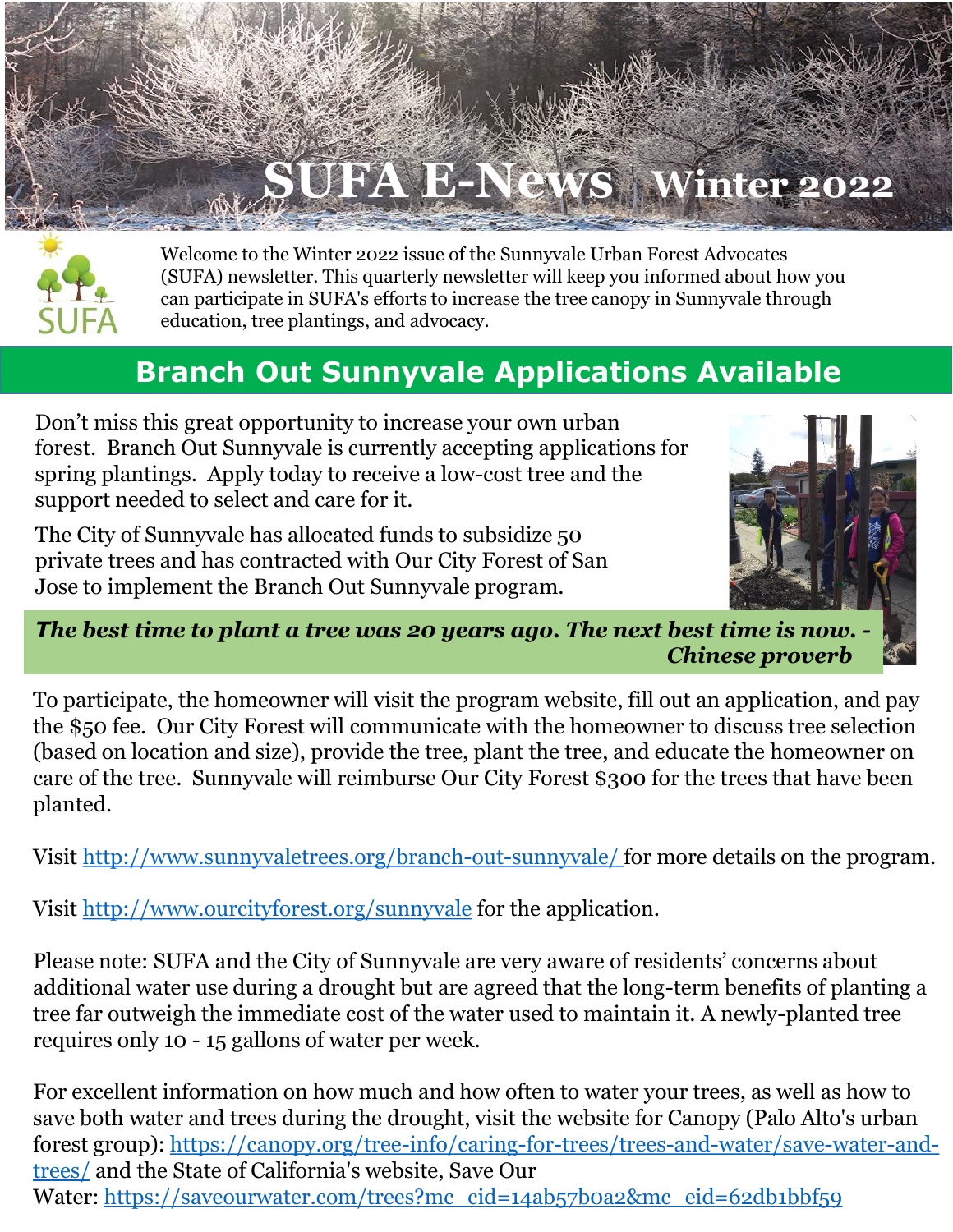# **Advocacy Coordinator Needed**

Sunnyvale Urban Forest Advocates is in need of a Lorax - actually, a volunteer Advocacy Coordinator. This position would involve speaking during the public commentary periods at City Council and Planning Commission meetings on behalf of Sunnyvale's urban forest. A long-term goal would be to develop a team of volunteers to take on this task as well as to advocate to businesses for the preservation and addition of trees on their property.

If you would like more information or would like to volunteer please contact us at [info@sunnyvaletrees.org](mailto:info@sunnyvaletrees.org).

## **Cork: Nature's Sustainable Building Material**

Cork has been widely used for many years in the making of wine stoppers, bulletin boards, floor tiles, and table trivets. Now it is being recognized as one of the most sustainable building materials because of its low cost, light weight, effectiveness as insulation, aesthetics, and sustainability.

Cork comes from the water repellent outer layer of the cork oak tree grown in Mediterranean regions (*photo: below right*). No

trees need to be cut down to harvest the cork and it is easy to recycle.

Cork trees are allowed to grow for 25 years, after that time, their cork can be harvested every nine years (*photo: below middle*). Cork trees can live to be 300 years old and, the older the tree, the better the quality of the cork. Cork currently is used to create interconnecting blocks, roof tiles, and building insulation. Being native to the Mediterranean climate, cork trees can thrive here in Sunnyvale.

This article was sourced from the following: **10 Eco-Friendly Building Materials | Sustainable Design [www.youtube.com/watch?v=bsQBSVJoV04](http://www.youtube.com/watch?v=bsQBSVJoV04) #1 Cork (0.39 - 1.50 mins)**







The iconic cork oak at the Sunnyvale Library



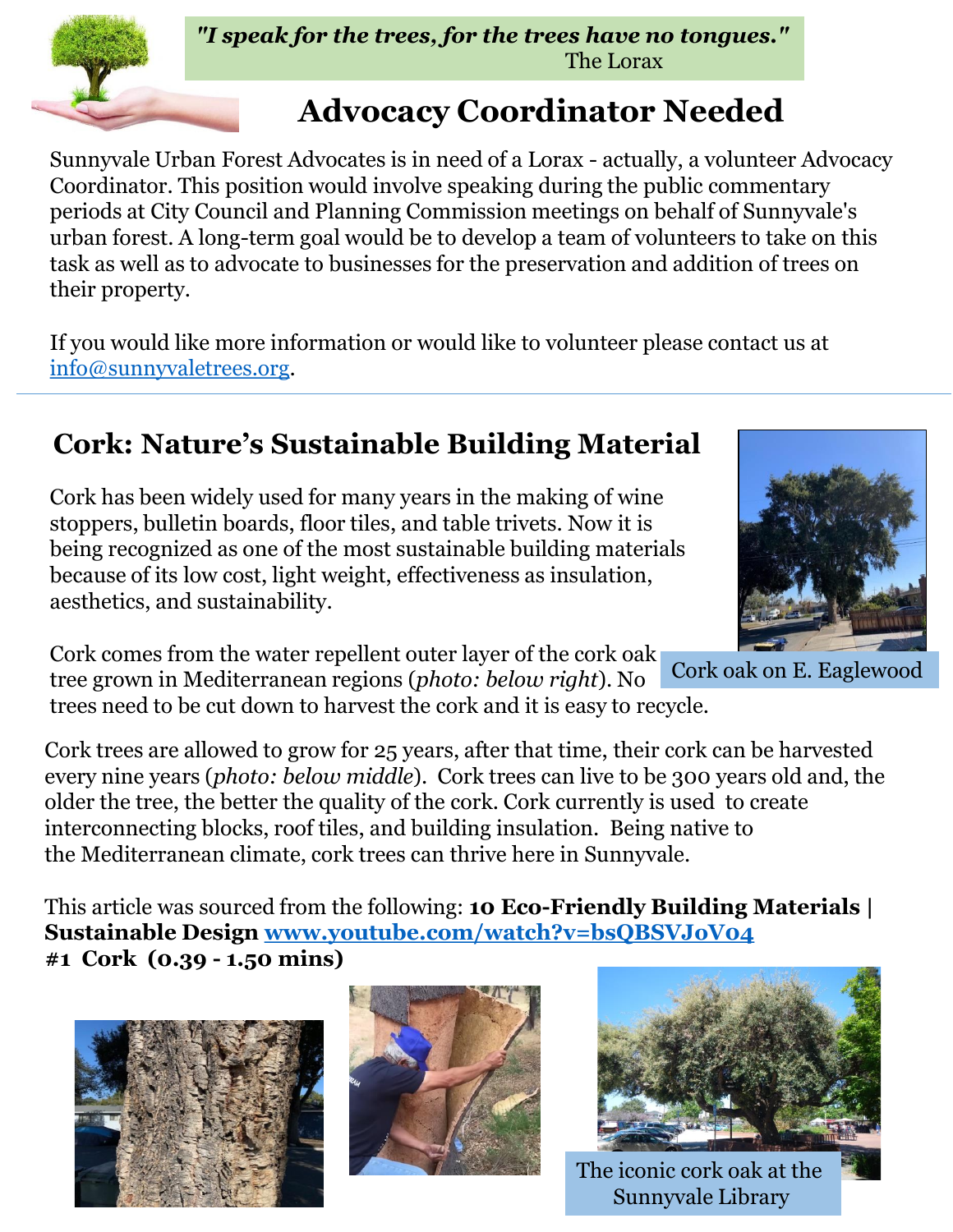We continue our series featuring common Sunnyvale street trees with information about the trees presented in an interview format. These are trees you'll see as you walk or bike through Sunnyvale neighborhoods or parks.

#### **SUFA**: **Thank you for being willing to be interviewed by Sunnyvale Urban Forest Advocates. First, can I get your full name?**

**Fern Pine**: Sure. It's gets a little confusing, though. For many years I was called *Podocarpus gracilior* but recently, the taxonomic botanical powers that be have reclassified me into a new genus and I am now known as *Afrocarpus falcatus*. But goodness, please just use what all my friends call me - Fern Pine.



### **Tree on the Street Interview: Fern Pine**

#### **SUFA**: **So, Afrocarpus? Are you native to Africa?**

**FP**: Indeed. Specifically, eastern South Africa, Swaziland, Mozambique, and Zimbabwe. I am one of the few conifers native to the continent of Africa.

### **SUFA**: **Wait! You're a conifer? Where are your cones?**

**FP**: Alas! More confusion. Fern pines don't produce the typical woody cones of most conifers. Our cones are small, fleshy, and greenish-yellow. They are indeed edible but a bit resinous I've been told.



#### **SUFA**: **Tell me more about your roots in Africa.**

**FP**: Just my roots? Not my bark, leaves, and branches? Sorry. Couldn't resist. Ahem. Yes, well here in the U.S. I am considered an ornamental tree but in Africa I am grown for many reasons, most especially for my wood which is used for furniture, roof beams, floorboards, and in shipbuilding. My bark contains tannin which is used in tanning leather. My bark, sap, and seeds are also all used in traditional medicines.

#### **SUFA**: **We always ask our street tree interviewees what makes them a good tree for the urban forest. What are your attributes in that regard?**

**FP**: Well, coming from Africa I am, of course, drought resistant. I can grow in poor soil and do well with ocean wind and air pollution. I'm also good at throwing shade – Oh! I mean that in a good way, as in the-reducing-the-urban-heat- island effect kind of way. And lastly, I am also deer resistant - obviously not a concern here in Sunnyvale. (Whispering an aside: *Although, I've heard through the grapevine that Sunnyvale may be in the market for some crow-resistant trees*).

#### **SUFA**: **Well, thank you so much for your time. I'll let you get back to your main job of capturing CO2 and producing O2 for us mere humans.**

**FP**: You're welcome. I'm here to help.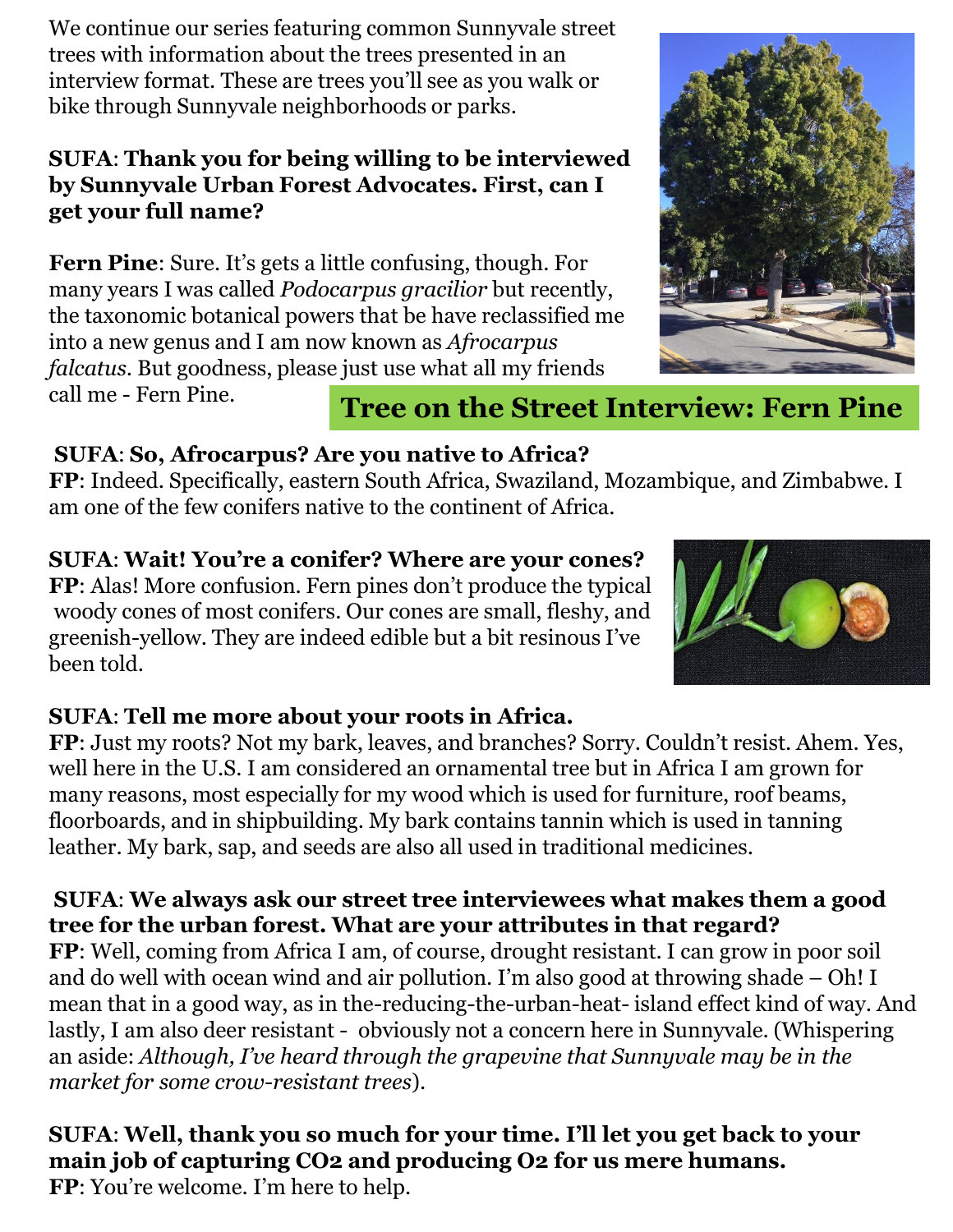### **Lakewood Park Tree Walk and Map**

SUFA will be resuming monthly tree walks with a new addition to our collection - Lakewood Park. The walk is scheduled for Saturday morning, April 9th. Please check our website [\(sunnyvaletrees.org](http://sunnyvaletrees.org/)) or watch NextDoor for further details.



If you just can't wait for the walks to resume you can still enjoy them on your own by using the tree walk maps found on our website Just click on this link: sunnyvaletrees.org/treewalk-maps [and you'll find maps for our walks at Lakewood, Washington, Ponderosa,](http://sunnyvaletrees.org/tree-walk-maps)  Murphy, and Ortega Parks, as well as the Library/Civic Center. But, please note, that while some of the trees on the Library side of Olive may be viewed, the trees surrounding the Civic Center are currently not accessible because of ongoing construction.



So, print a tree map, put on your walking shoes, and enjoy our beautiful spring weather while learning more about the wide variety of trees that comprise the urban forest in Sunnyvale.

### **The Importance of Watering Trees During a Drought**



Why bother watering trees in a drought? Here are a few reasons as cited by Our City Forest:

•Trees are long-term investments due to their ability to increase property value, reduce energy and water use, and capture carbon from the atmosphere.

•Tree cover saves water by reducing evaporation from water sources and the soil.

•Tree cover shades and cools and reduces the "heat island effect" found in urban areas.

For the full article by Our City Forest:

[http://www.ourcityforest.org/blog/2015/10/21/why-planting-trees-in-drought-isnt-a](http://www.ourcityforest.org/blog/2015/10/21/why-planting-trees-in-drought-isnt-a-bad-idea)bad-idea

For two articles from local urban forest groups on how and when to water your trees: Our City Forest (San Jose): [http://www.ourcityforest.org/blog/2015/2/26/the-ultimate](http://www.ourcityforest.org/blog/2015/2/26/the-ultimate-watering-guide)watering-guide Canopy (Palo Alto): [https://canopy.org/tree-info/caring-for-trees/trees-and](https://canopy.org/tree-info/caring-for-trees/trees-and-water/watering-guidelines/)water/watering-guidelines/